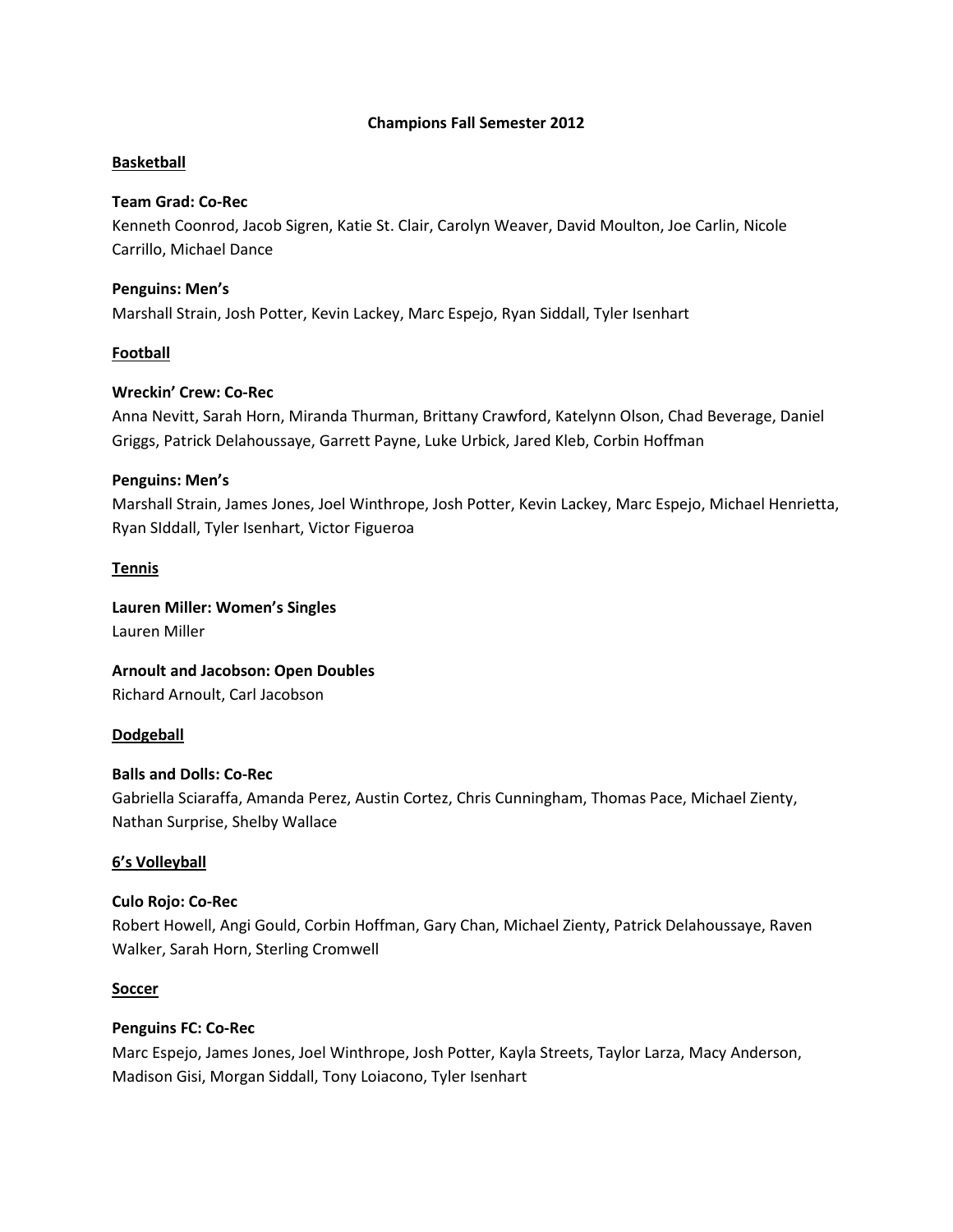#### **Champions Spring Semester 2013**

#### **Flag Football**

#### **Multiple Scoregasms: Co-Rec**

Megan Benoit, Nick Frenchak, Bailey Chapman, Lance Browning, Christopher Gosling, Michael Richards, Julia Zogheib, Sydny Porritt, Caroline Zogheib, Stephanie Mathieu, Kenneth Ruiz, Skylar Banckhoven

#### **Penguins: Men's**

Marshall Strain, Chris Christian, James Jones, Josh Potter, Kevin Lackey, Marc Espejo, Michael Henrietta, Robert McClendon, Ryan Siddall, Tyler Isenhart, Victor Figueroa

## **Basketball**

## **Penguins: Men's**

Marshall Strain, Joren Grue, Josh Potter, Keving Lackey, Marc Espejo, Robert McClendon, Ryan Siddall, Tyler Isenhart

## **Penguins: Co-Rec**

Marc Espejo, Abigail Lindblade, Jordan Hitt, Kayla Streets, Macy Anderson, Madison Gisi, Kevin Lackey, Marshall Strain

#### **Ultimate Frisbee**

#### **Penguins: Co-Rec**

Tyler Isenhart, Joel Winthrope, Josh Potter, Kevin Lackey, Marc Espejo, Marshall Strain, Robert McClendon, Ryan Siddall, Tony Loiacono, Nathan Hunt

#### **Indoor Soccer**

#### **Little Bear Cubs: Co-Rec**

Chad Beverage, Corey Guitierrez, Jared Kleb, Miranda Grior, Reese Kleb, Ryan Laureau, Sarah Valero, Victor Laureau, John Daniel

#### **Softball**

#### **Humongous Melonheads: Co-Rec**

Will Miller, Alesa Hiller, Ashley Owens, Carter Wiehersham, Derek Durrant, Grayson Knavel, Luke Smith, Mariah Michie, Morgon Tietze, Parker Blaschkae, Trevor Nance

#### **Inner-Tube Water Polo**

#### **Sodium Superstars: Co-Rec**

Kirsten Stokes, Ashley Marmottin, Sarah Horn, Mike Robertson, Parker Blaschke, Grayson Knavel, Kyle Lonquist, Will Miller, Derek Durant, Cater Wickersham